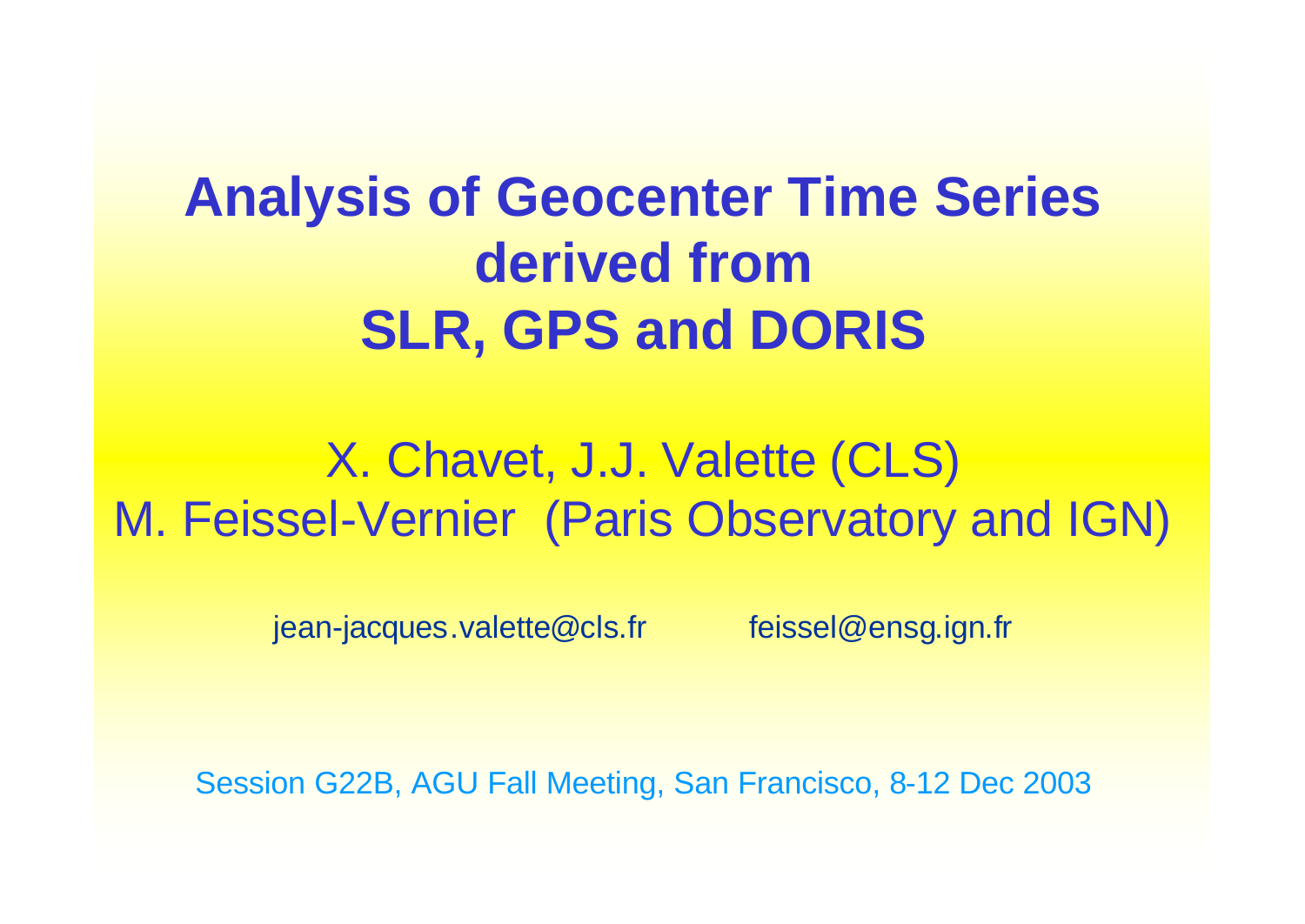# **Time series describing geocenter motion**

The times series at daily, weekly or monthly intervals are obtained by either of the following equivalent methods.

**Dynamic method: C<sub>11</sub></sub>, S<sub>11</sub>, C<sub>10</sub>** 

Estimated *degree-one terms* of the spherical harmonic expansion of the gravitational potential. Quality of the results depends on the accuracy of the orbit, which in turn requires a complete and accurate force model.

#### **Geometric method: Tx, Ty, Tz**

Translation parameters between the *successive terrestrial reference frames* and a conventional TRF (here ITRF2000). Results are sensitive to the terrestrial network geometry changes.

**C11, S11, C10 are proportional respectively to Tx, Ty, Tz**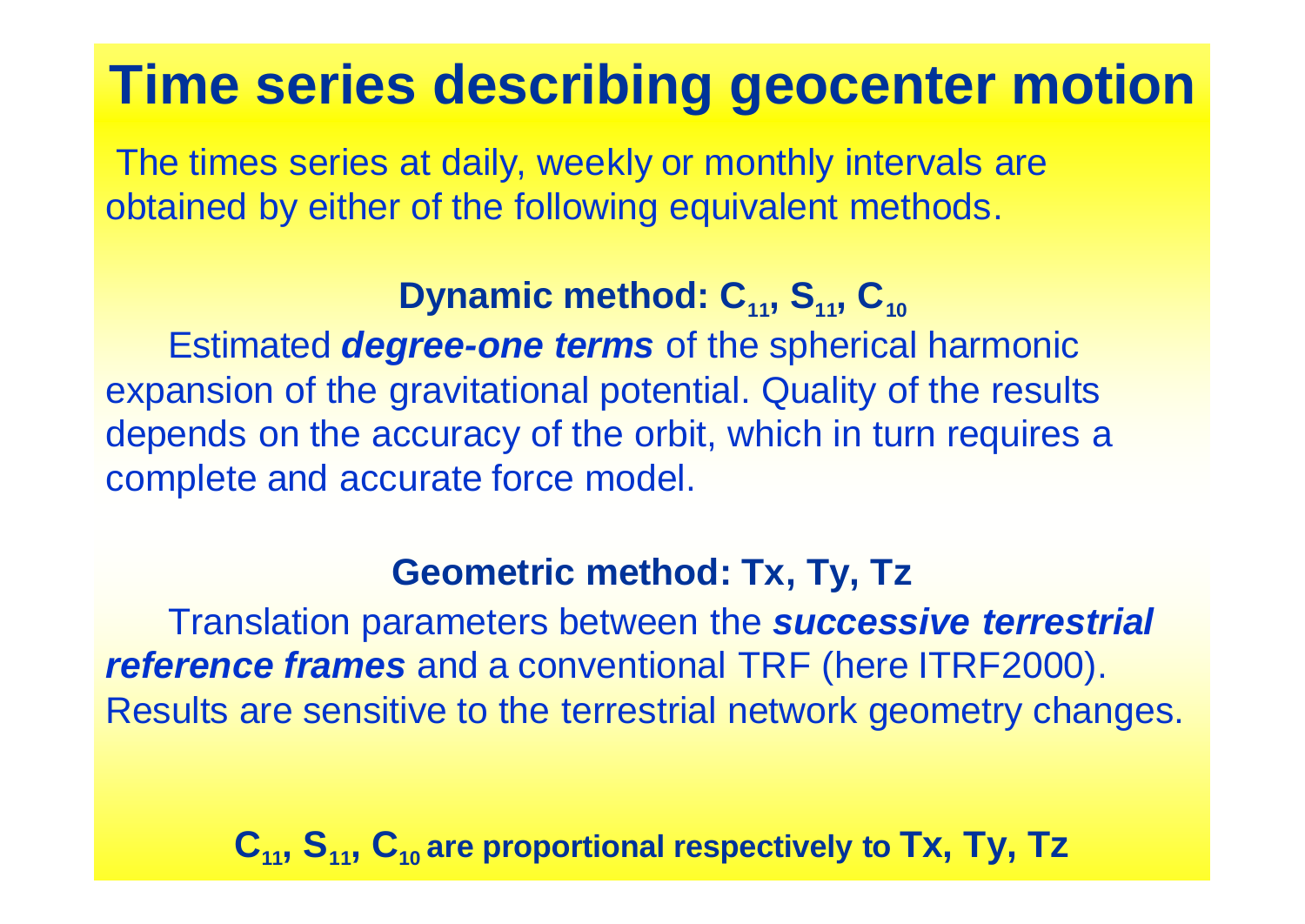# **The series analysed**

**---------------------------------------------------------------------------------- Techn. Center Author Intrv Method ---------------------------------------------------------------------------------- SLR ASI C. Luceri Week Dynamic** Source: luceri@asi.it

**DORIS IGN-JPL P. Willis Week Geometric** ftp://lareg.ensg.ign.fr/pub/doris/products/geoc/ign02wd02.geoc.Z

**DORIS LEGOS-CLS L. Soudarin Month Geometric** ftp://cddisa.gsfc.nasa.gov/doris/products/sinex\_series/lcamd/

**GPS JPL M. Heflin Day Geometric** ftp://sideshow.jpl.nasa.gov/pub/mbh/

**----------------------------------------------------------------------------------**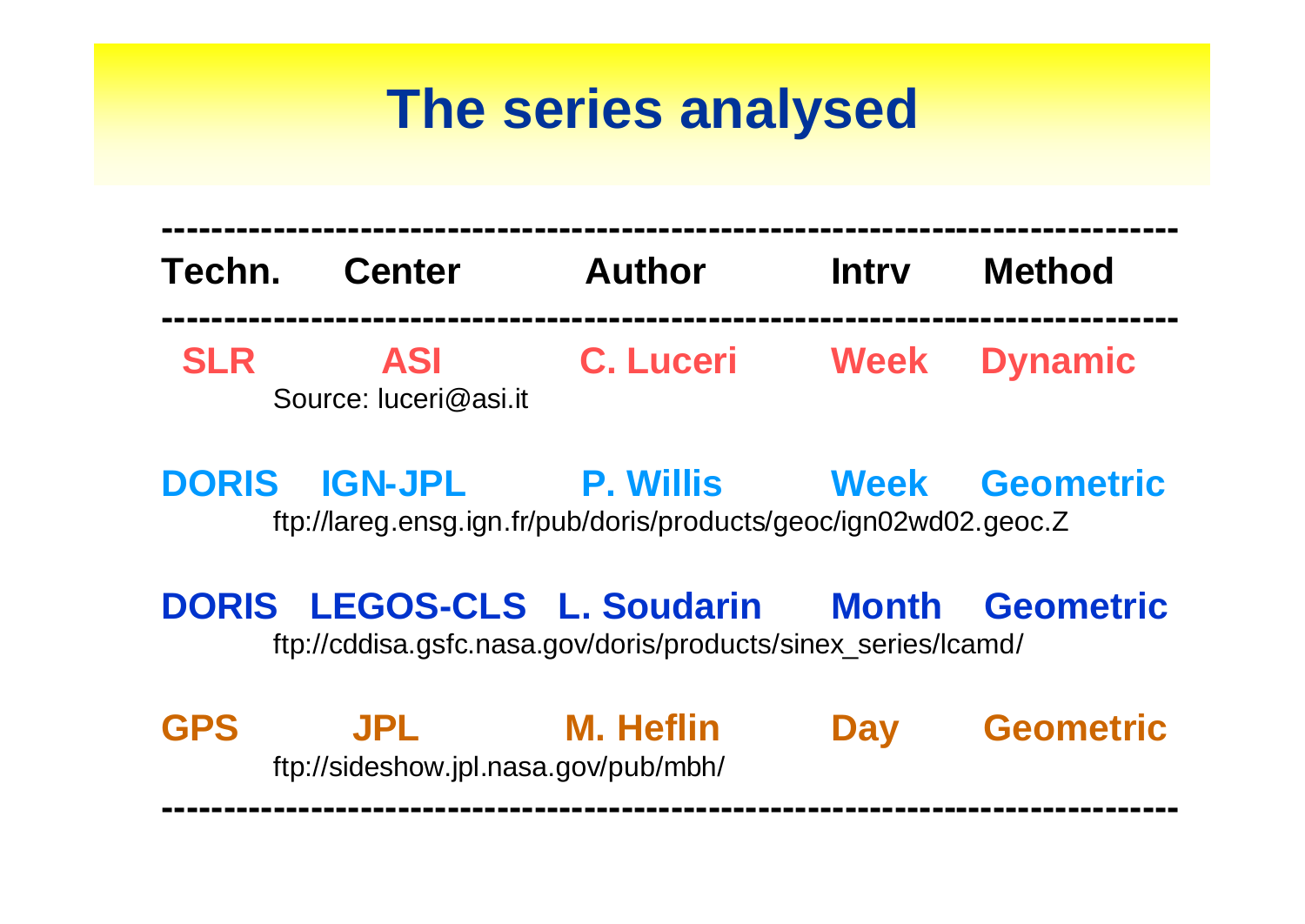## **Extracting low frequency and seasonal components using the Census X11 filter**

The Census X11 filter splits a time series into three components: *trend, seasonal,* and *irregular.* The filtering involves only running averages and reweighting of outliers. The only constraint on the seasonal component is <sup>a</sup> fixed period. The sum of the three components is equal to the initial series at each date.

## **Characterizing the signal spectrum by the Allan variance**

The Allan variance is a stability estimator commonly used to quanlify and quantify the atomic clocks stability. It offers diagnoses for spectral density laws such as *white noise*, *flicker noise* (spectral density ~1/frequency) and *random walk* (spectral density ~1/squared frequency).

The Allan variance is sensitive only to the stochastic part of the signal.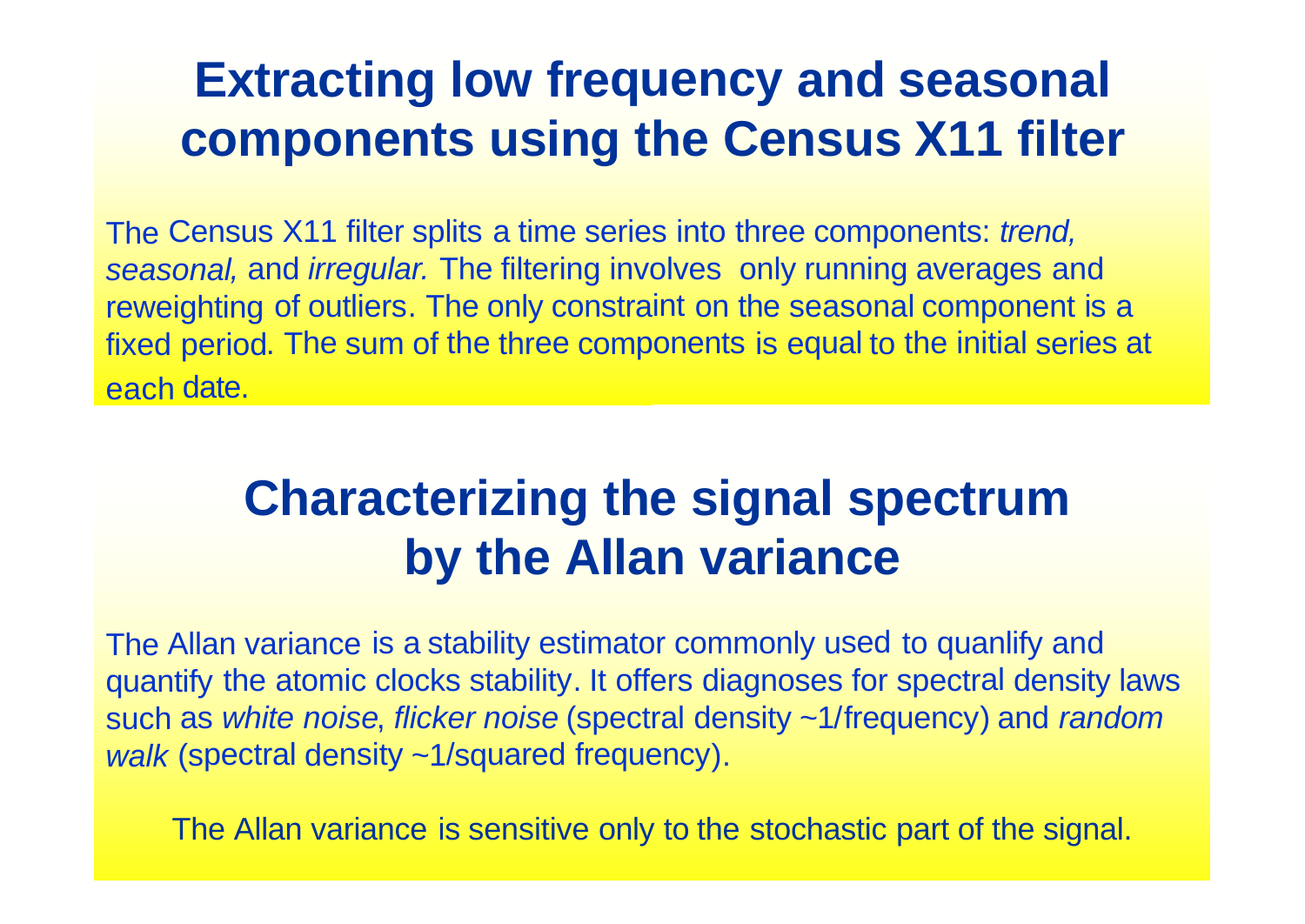## Annual component of motion

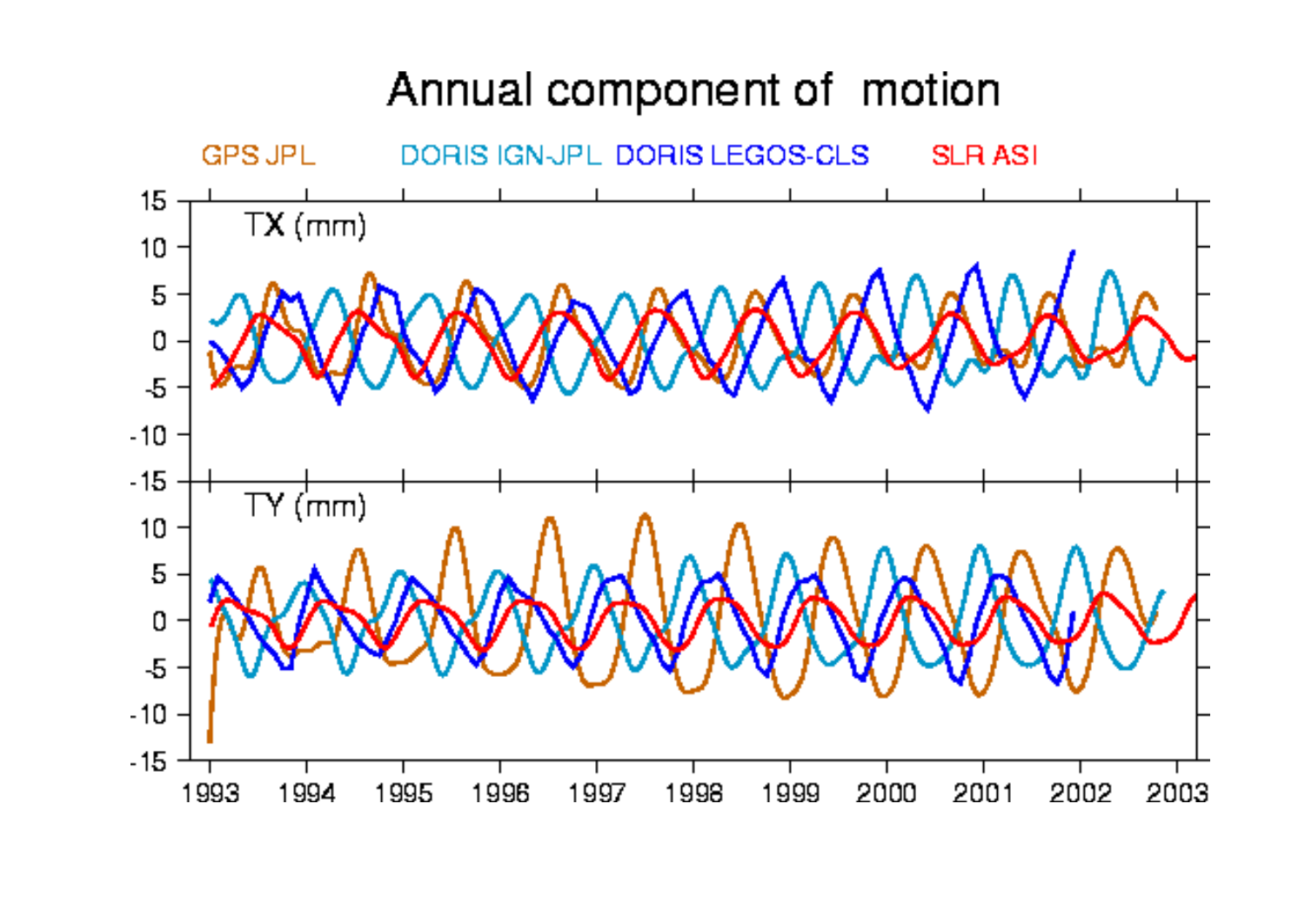### Annual component of motion

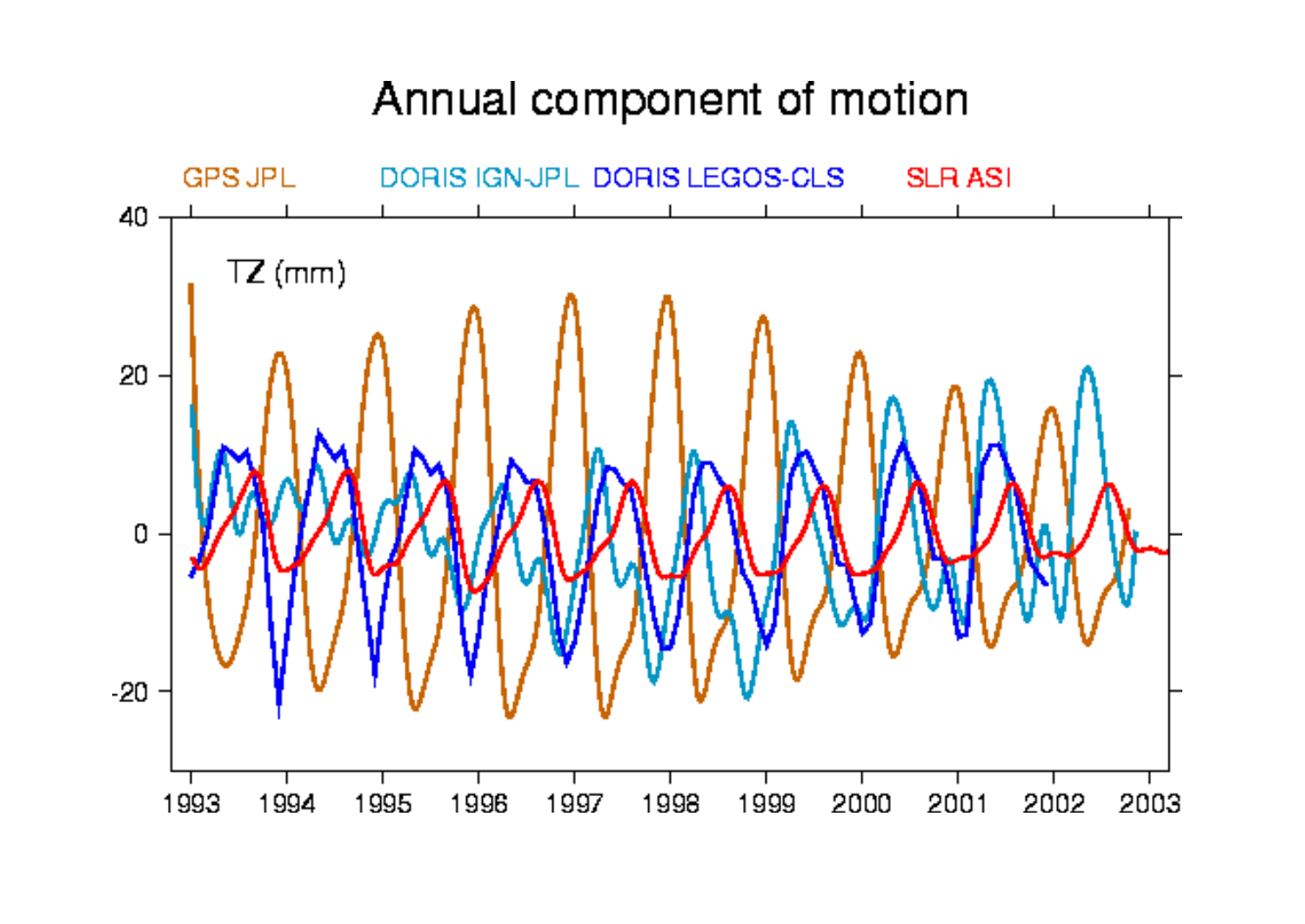### **Seasonal variations**

#### **Equatorial components** Amplitudes of the **SLR**, **Doris** and **GPS** signals at similar level: *1 cm peak-to-peak*.

**Axial component**

Amplitudes of the **SLR** and **Doris** signals at similar level: *3 cm peak-to-peak.*

Larger amplitude for **GPS** before 2000: *5 cm peak-to-peak*.

#### **Amplitudes**

**Doris IGN-JPL** and **GPS** seasonal amplitudes vary with time.

#### **Phases**

Various agreements/disagreements between series. *This suggests the presence of seasonal systematic errors.*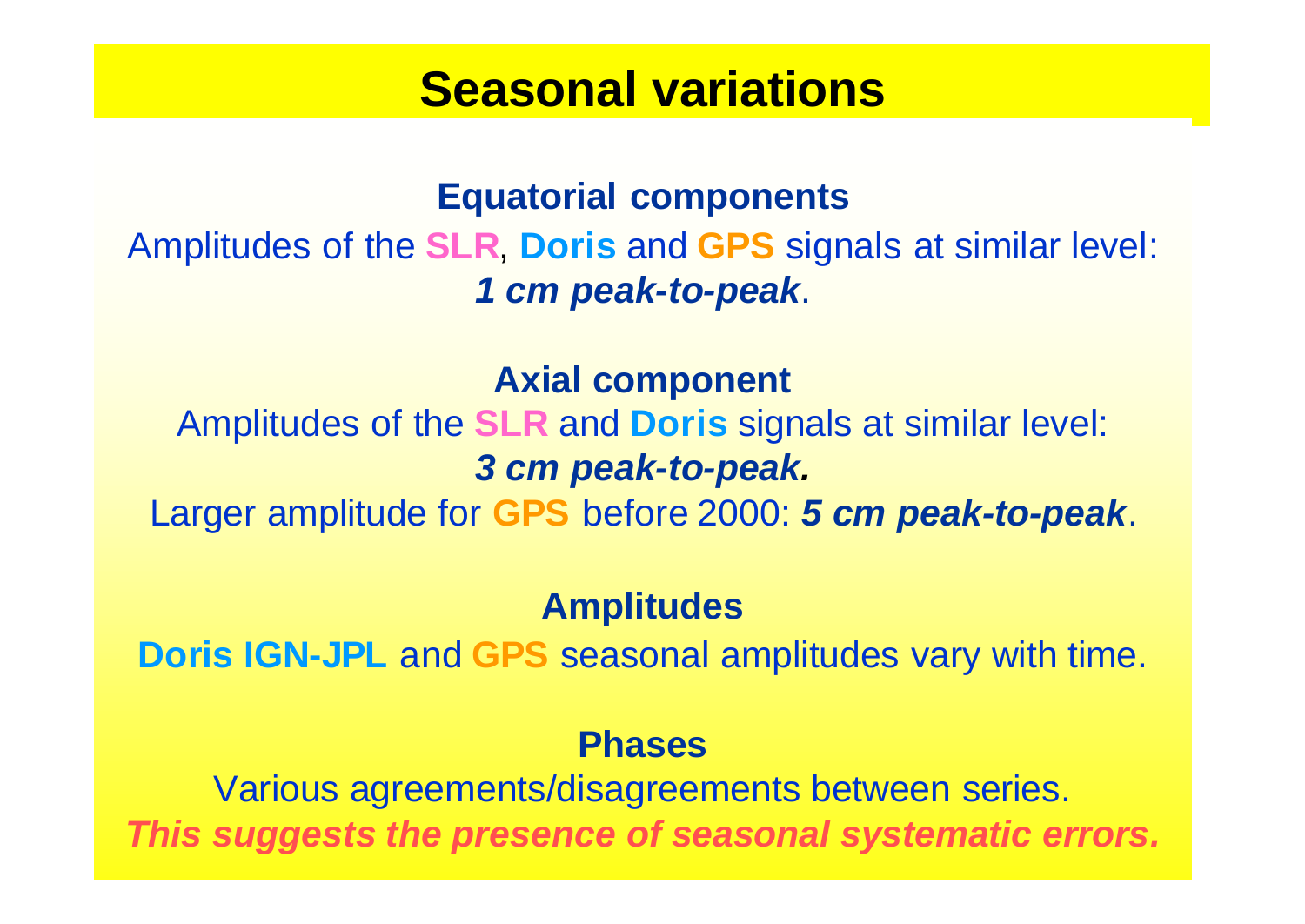### Interannual variations

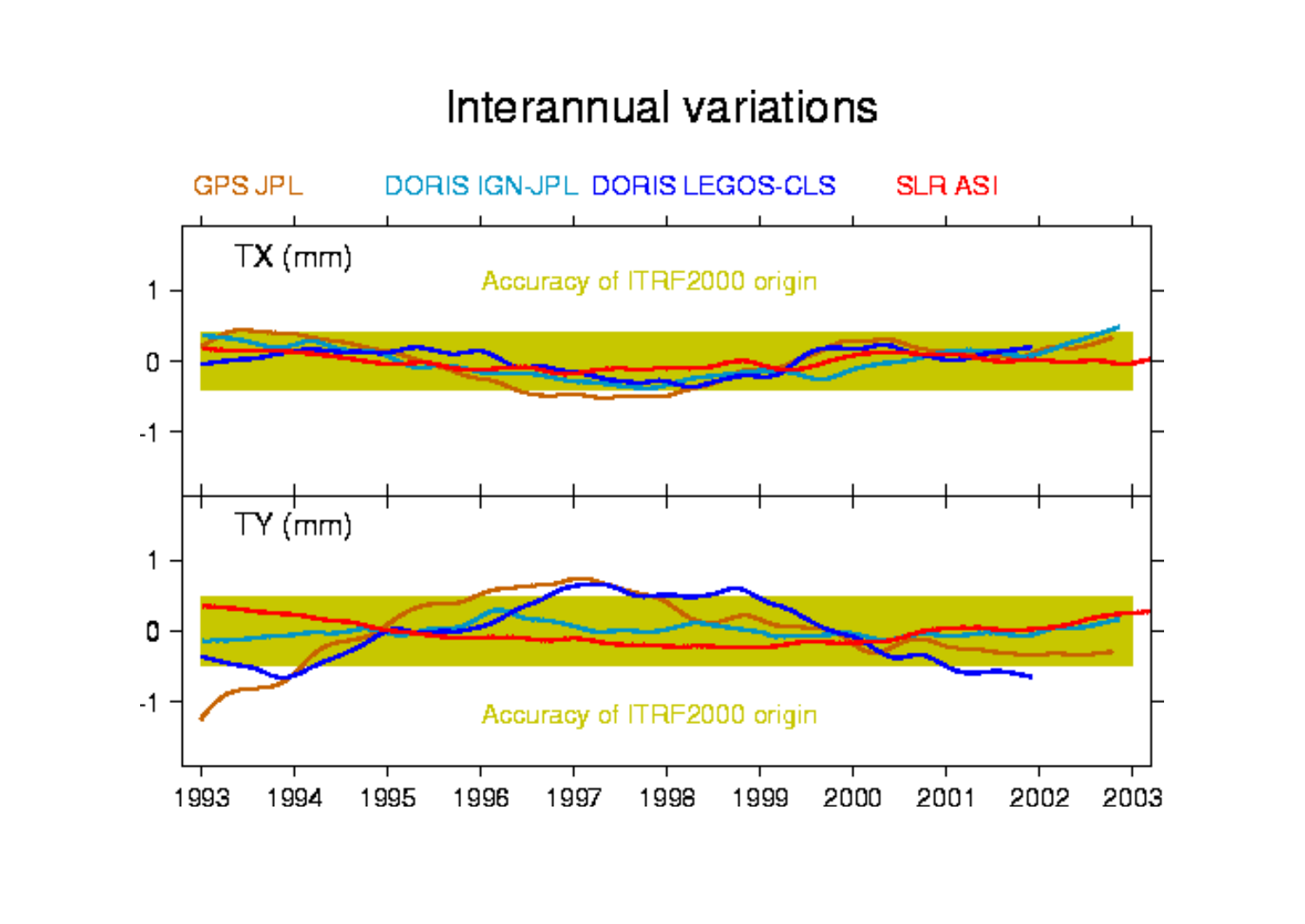### Interannual variations

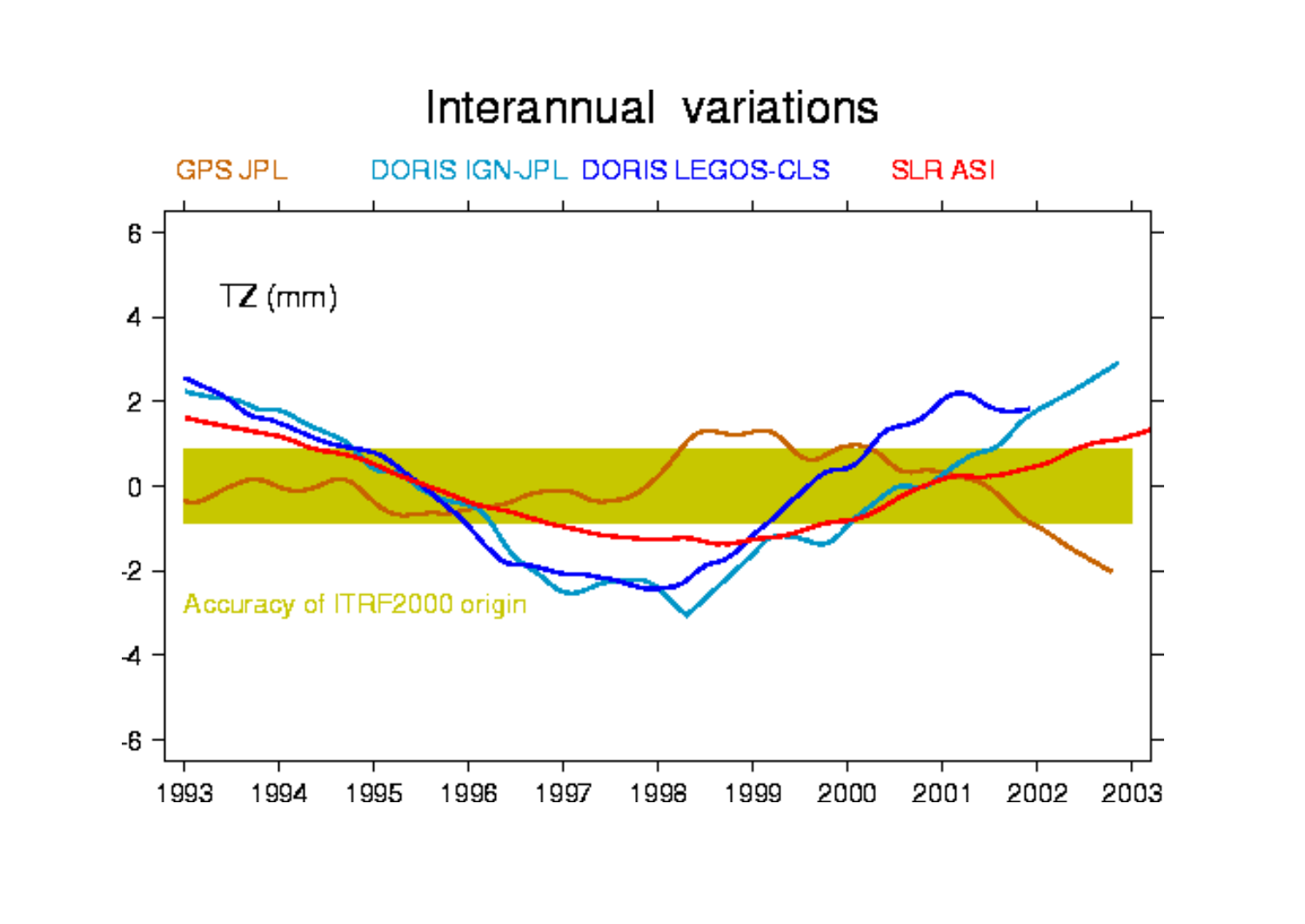#### Low frequency variations ( $>$  ~ 5 years)

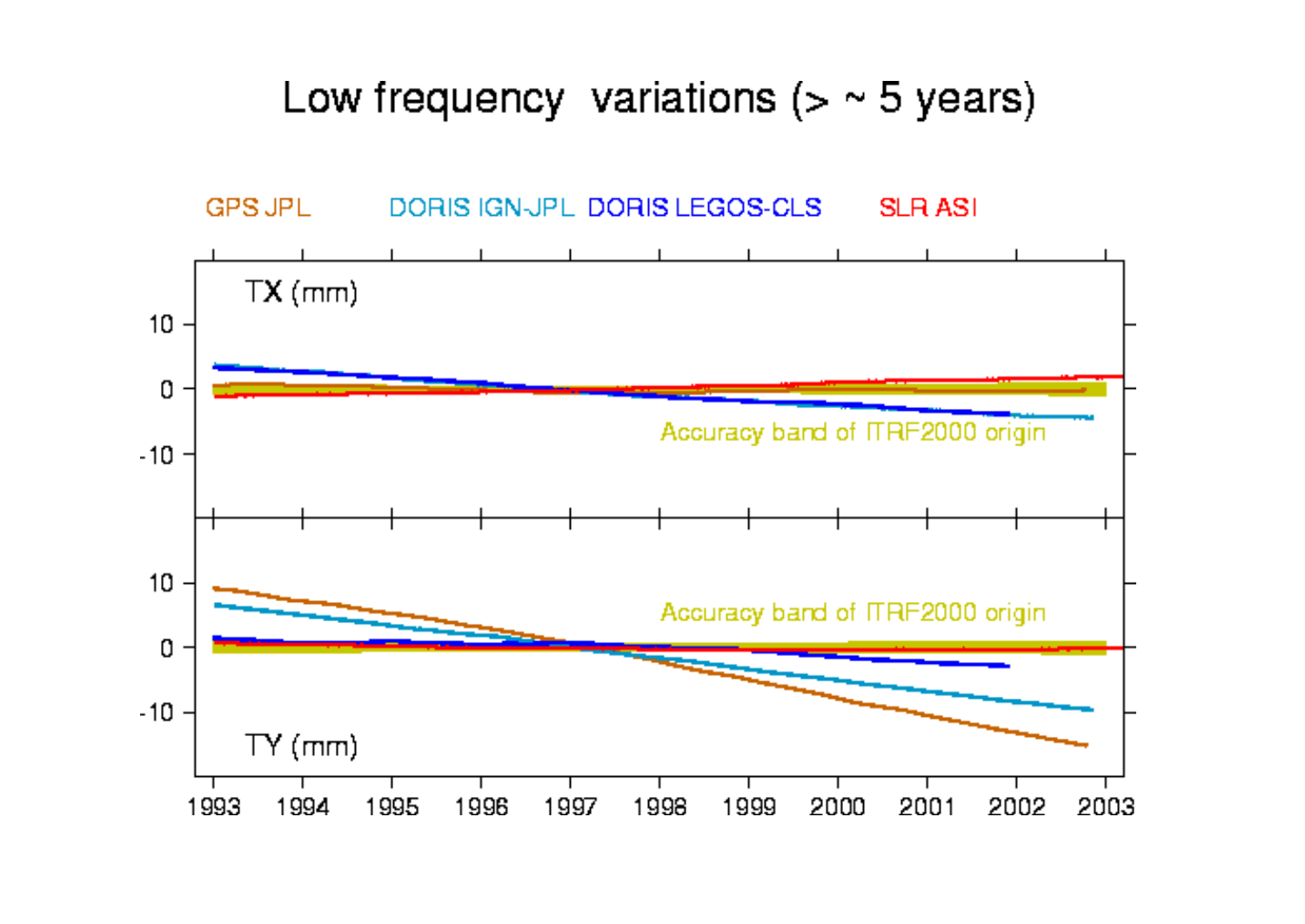#### Low frequency variations  $(>$  ~ 5 years)

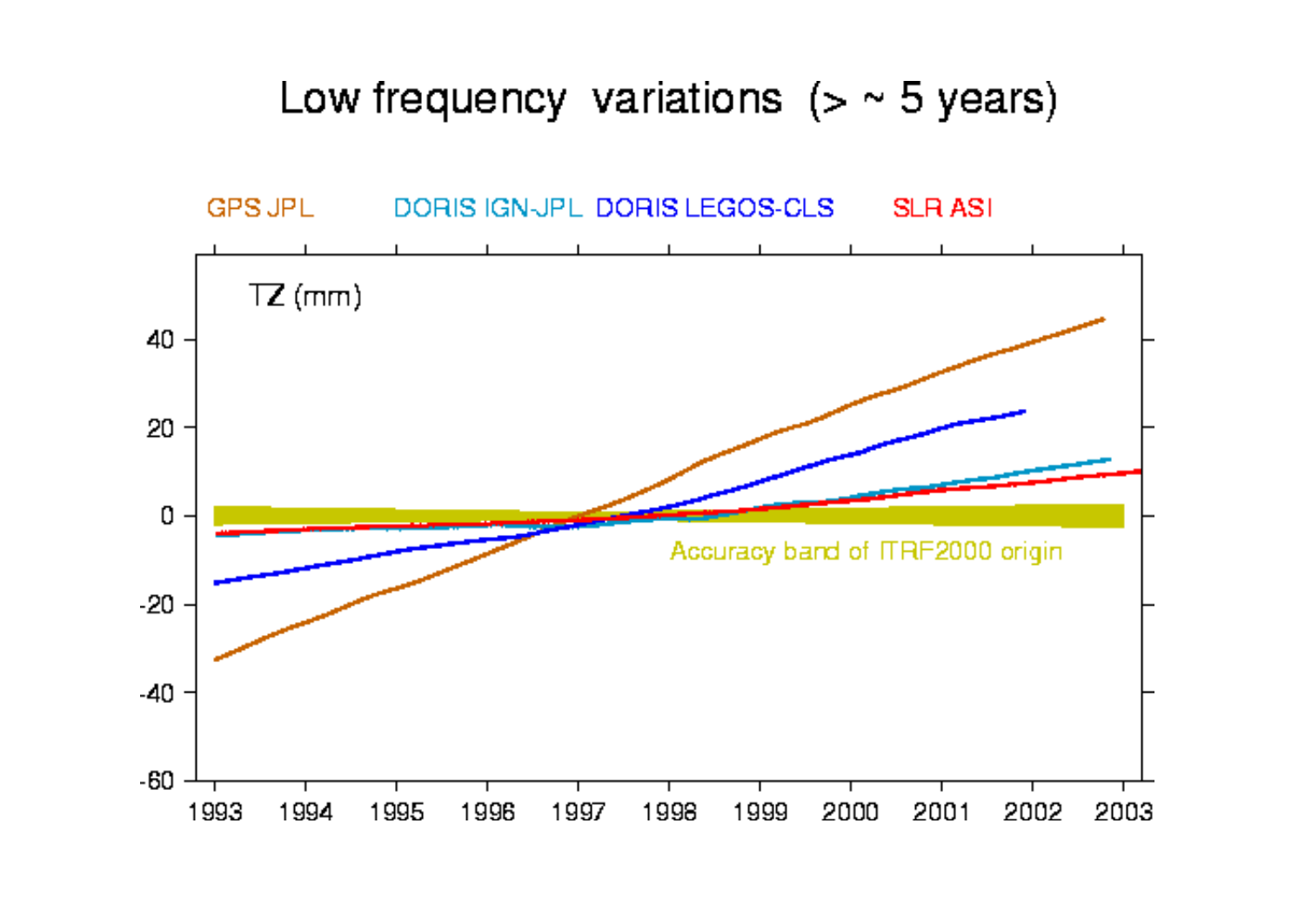## **Interannual and low frequency variations**

**Interannual frequency band**

Possible long periodic variations. Amplitudes are up to *2 mm peak-to-peak in Tx, Ty, 5 mm peak-to-peak in Tz.* 

Similar amplitude and phase in the TZ signals of **SLR** and **Doris**.

**Long term**

Quasi linear trends relative to ITRF2000 differ from technique to technique: up to

> *3 mm/year in Tx, Ty, 7 mm/year in Tz.*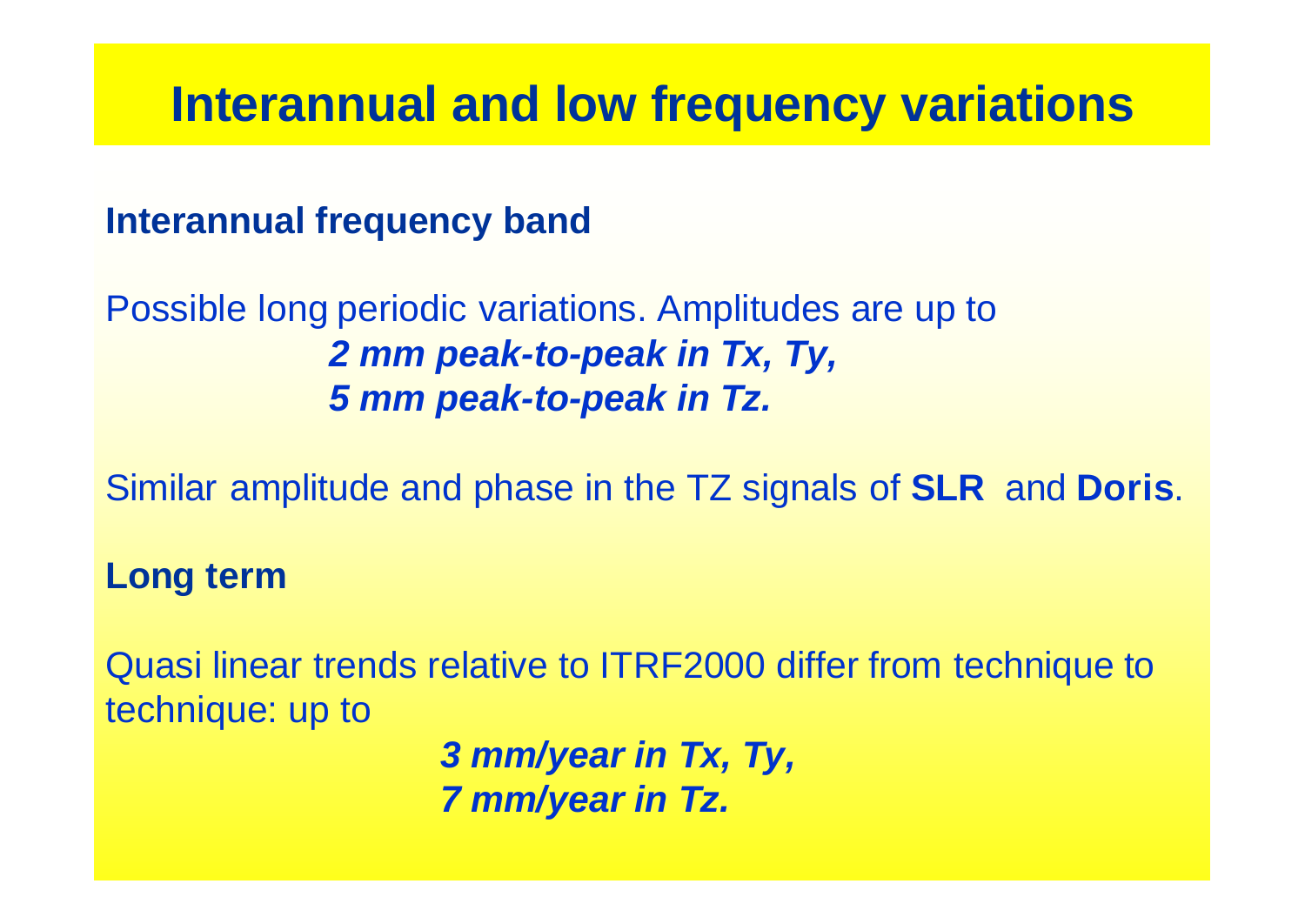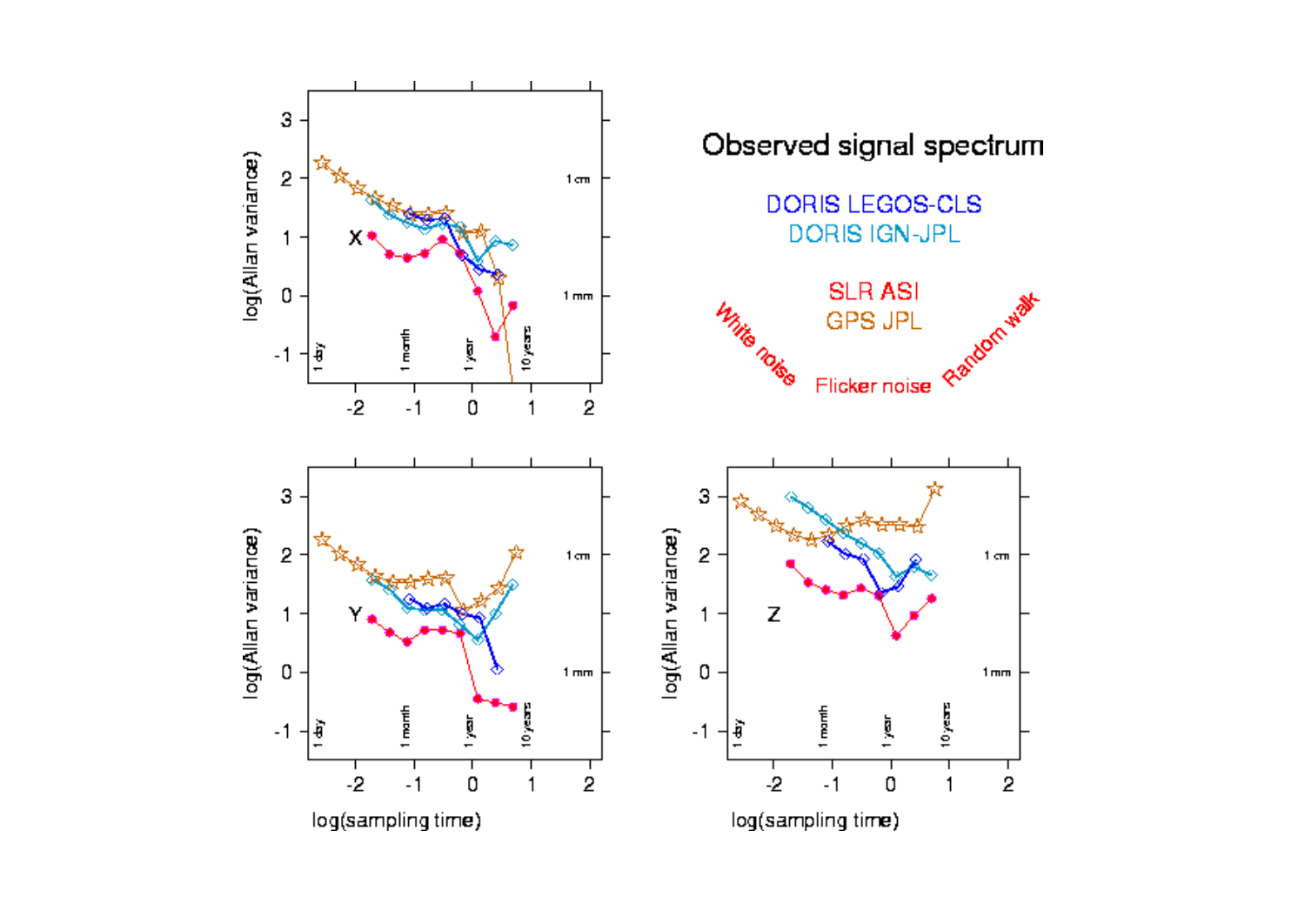## **Observed non seasonal signal spectrum**

Roughly common spectral features 1- 30 days: *white noise* 1-12 months: *flicker noise* Long term: The presence of *random walk* suggests that the observed drifts are stochastic. May be related to instability of the underlying reference frame.

#### *Stability Levels* in mm

|     |                       |               |     |     |                   |         | SLR Doris GPS SLR Doris GPS SLR Doris GPS |           |     |
|-----|-----------------------|---------------|-----|-----|-------------------|---------|-------------------------------------------|-----------|-----|
|     | <b>Sampling times</b> |               |     |     |                   |         |                                           |           |     |
|     |                       |               |     |     |                   |         | $--- 3-year ---$                          |           |     |
| TX: |                       | $2.5$ 4.2 4.5 |     |     | $1.3$ $1.9$ $3.6$ |         | $0.7$ 1.9                                 |           | 3.6 |
| TY: |                       | $1.8$ 3.8     | 6.0 |     | $0.9$ 2.8 3.8     |         |                                           | $0.5$ 2.5 | 6.3 |
| TZ: |                       | $5.3$ 14, 14, |     | 3.0 |                   | 6.3 20. | 3.6                                       | 8.9 25.   |     |